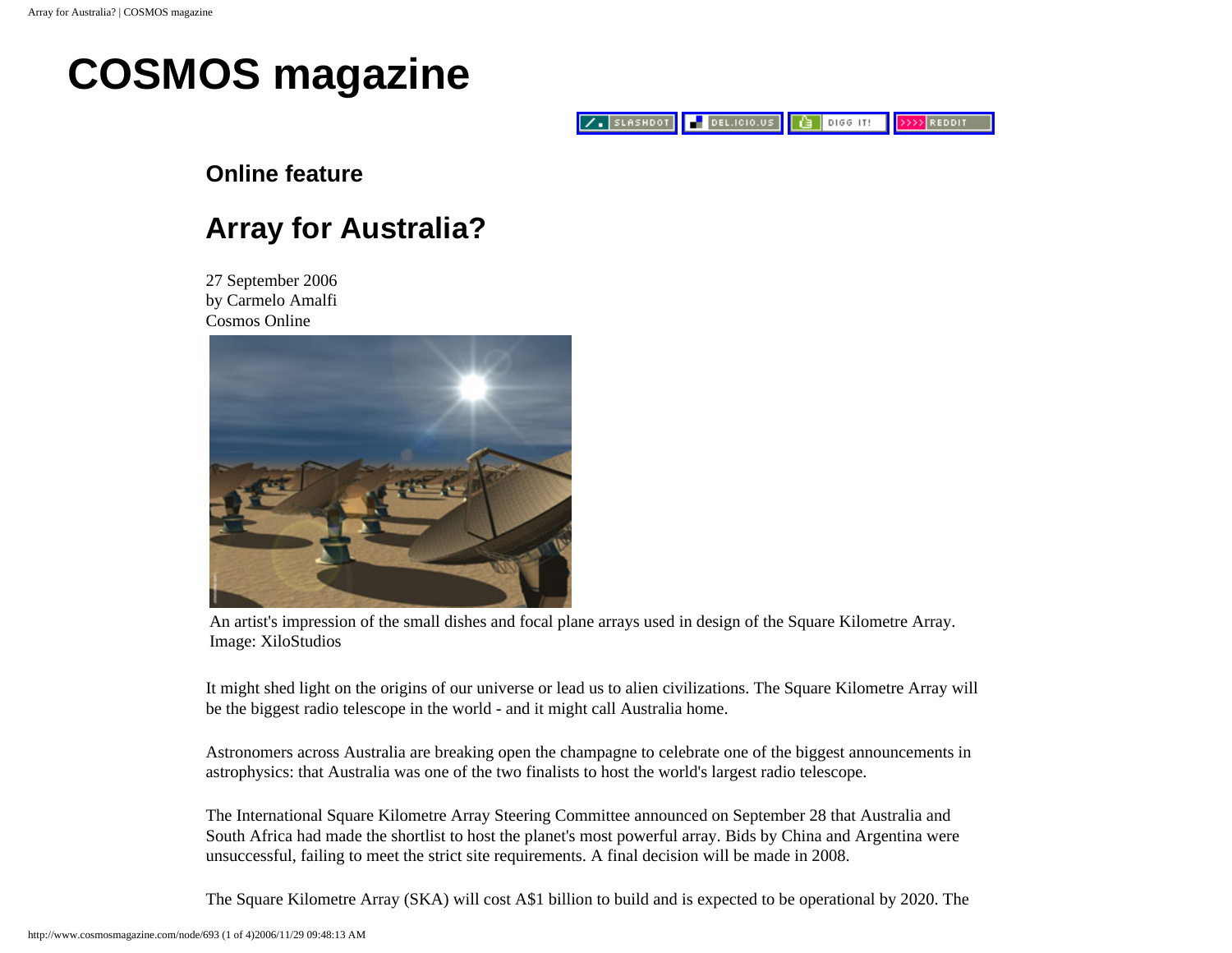advanced array would consist of thousands of radio dish antennas spread across the continent to create a 'virtual' dish thousands of kilometres in diameter. Though spread over more than 3,000 km, half of the antennas in the Australian SKA would be in a central 5 km by 5 km region in outback Western Australia.

The bigger the collecting area, the better scientists can see distant objects, including black holes, dark matter and other distant radio sources – including alien civilisations, whose faint radio transmissions might be leaking into space but are too weak to be detected with current instruments.

Instead of being able to tune into one point-source in the sky, SKA's very wide field of view allows the study of multiple targets at the same time - and in unprecedented detail and speed. And that's just the science.

A new industry is also emerging, with collaborative projects already under development by members of the international SKA consortium consisting of 17 nations, including the United States, Britain, France, The Netherlands, Sweden and India.

In Australia, a core consortium of about a dozen companies and institutions was formed in 2005 to drive industry involvement in the SKA project.

For Patrick Walsh and his family, the decision to shortlist the remote Australian cattle station they live on will go a long way to attracting new developments in the Murchison and Mid-West regions of Western Australia. In 2004 they sold Mileura station, which had been in their family for 119 years, to the state government, but stayed on as

"We believe the SKA represents an excellent opportunity for the Murchison, for Western Australia and Australia," Walsh said. "Anything this big will only attract a lot more science and industry because it is cutting edge. Winning

- [news](http://www.cosmosmagazine.com/news)
- [features](http://www.cosmosmagazine.com/features)
- [opinion](http://www.cosmosmagazine.com/opinion)
- [fiction](http://www.cosmosmagazine.com/fiction)
- [reviews](http://www.cosmosmagazine.com/reviews)
- [gadgets](http://www.cosmosmagazine.com/gadgets)
- [media room](http://www.cosmosmagazine.com/media)
- [samples](http://www.cosmosmagazine.com/samples)



Bringing optic fibre and power generation would benefit outback communities, he said, as well as his own children who will be able to access the Internet and have communications infrastructure taken for granted by those in towns and cities.

His family's interest in the SKA project was linked to their love of the night sky at Mileura – a station named by an Aboriginal tracker and meaning, "see a long way", he said. The tracker was helping provide local knowledge to visiting scientists from around the world so that they could identify the best sites to conduct experiments in the lead up to the final SKA decision in 2008.

"I always say there is no reason why you can't have the cows and telescopes on the same site," he said. "Our cows are very friendly and very quiet, and they are feeding Australia."

When *Cosmos* learned of the shortlisting through its own sources - a week before the official announcement approaches were made to the CSIRO (a key partner in the project) for comment. But Australia's national science agency declined to discuss the matter ahead of the official announcement lest it jeopardise Australia's chances of winning the project.

managers.

SKA is like winning the Olympics."

### **Latest News**

- [Oceans teeming with](http://www.cosmosmagazine.com/node/886) [viruses](http://www.cosmosmagazine.com/node/886)
- [Trained bees sniff](http://www.cosmosmagazine.com/node/884) [out bombs](http://www.cosmosmagazine.com/node/884)
- Famous brands [easier on the brain](http://www.cosmosmagazine.com/node/883)
- King Tut's death [official: broken leg](http://www.cosmosmagazine.com/node/882)
- [Polar volcano](http://www.cosmosmagazine.com/node/880)  [disrupts weather in](http://www.cosmosmagazine.com/node/880) [tropics](http://www.cosmosmagazine.com/node/880)

[more](http://www.cosmosmagazine.com/news)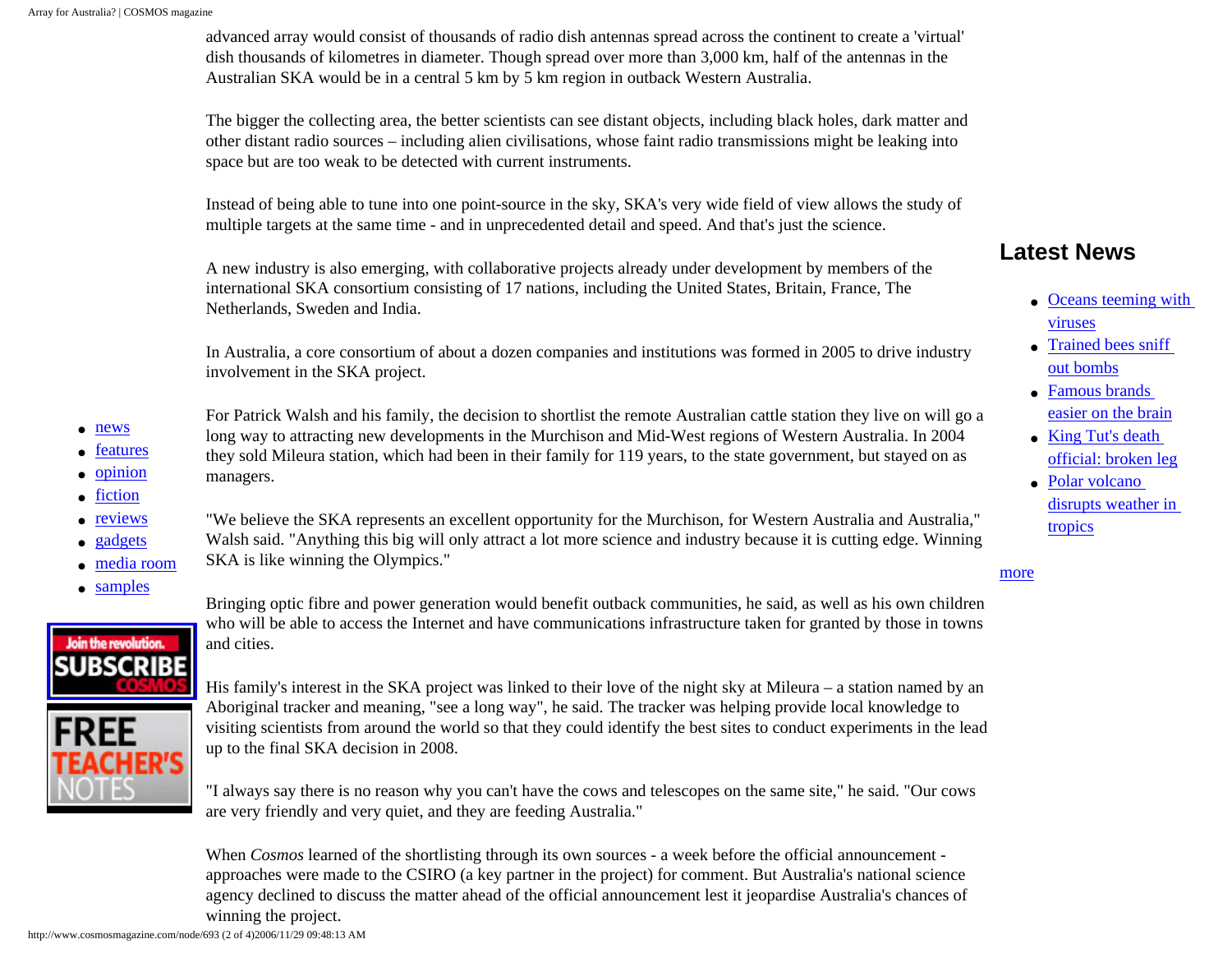

**STUDY SCIENCE**  $@$  anu

http://cos.anu.edu.au/

The announcement had originally been due to be made on October 5. But following enquiries from *Cosmos*, a decision was made to go public on September 28.

The Australian site at Mileura station, 130 km west of Meekatharra in Western Australia, was always expected to make the shortlist of SKA contenders following a number of favourable technical reports of the radio-quiet Mid-West region.

Results of CSIRO studies at Mileura station also have found, "the spectral occupancy is extremely low, even in the region of the spectrum below 1600MHz, which is, internationally, the most crowded."

A final decision on which one of the shortlisted countries will host the SKA project will be made in 2008. Construction is due to begin by 2012, the phased development of the spiral-shaped array including 10,000 km of fibre-optic cable and super-fast computers yet to be invented for the next generation of radio astronomy science.

While lobbying is expected to intensify now the shortlist has been announced, researchers at Mileura station have already been busy developing a low-frequency array telescope which is due to be completed by 2010 as part of the SKA-generation suite of technologies.

Such projects would continue to be developed whether or not Australia is chosen to host the SKA project. Operating at 80 to 300 megahertz, the Mileura widefield array - low frequency demonstrator (LFD) will be able to detect radio sources in space with unprecedented sensitivity and versatility. It is a scaled down version of the SKA network.

The preferred configuration for the real SKA is a five-arm, symmetrical, log-spiral arrangement of array stations out to a distance of 350 km from the core or central station. The core SKA station had to be at least 550 km from urban centres where there are high densities of transmitters that can affect arrays operating at low to mid frequencies.

"The Mileura site achieves this; the closest major urban centre is Perth, 620 km away," according to a special issue of the September Australian SKA Planning Office newsletter updating SKA-related activities in Australia and New Zealand. "The Mileura site also has excellent sky coverage, a stable ionosphere and low precipitable water vapour."

Unlike South Africa, which is lobbying strongly for SKA, Australia's sparsely populated interior allowed it, "enormous freedom in selecting the final SKA shape," it added. "All array stations for the principal configuration lie within Australia, greatly simplifying administrative arrangements for establishing and managing the SKA."

South African bid leader Bernie Faneroff has said that most of the science could be done using only South African stations, though current designs include spin-off stations in Botswana, Namibia, Kenya, Madagascar, Mauritius, Mozambique and Ghana.

He has said there was not a lot to choose between South Africa and Australia on scientific grounds, with South



**TIEW FROM IAN IRVINE** 

# **lorments**<br>of The Traitor

Volume One of